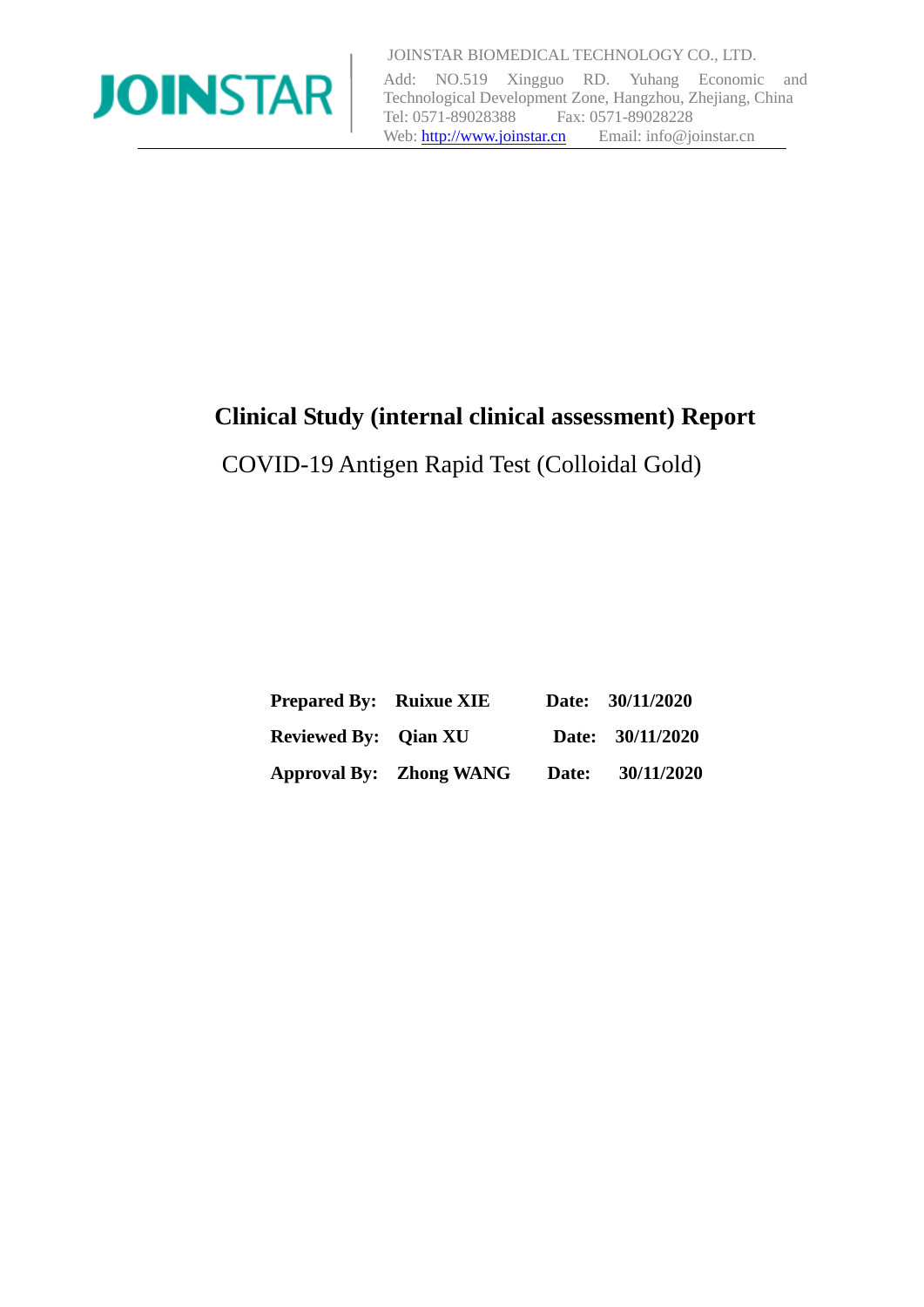# **JOINSTAR**

JOINSTAR BIOMEDICAL TECHNOLOGY CO., LTD.

Add: NO.519 Xingguo RD. Yuhang Economic and Technological Development Zone, Hangzhou, Zhejiang, China Tel: 0571-89028388 Fax: 0571-89028228 Web[: http://www.joinstar.cn](http://www.joinstar.cn/) Email: info@joinstar.cn

#### **1 Purpose:**

To determine the performance of COVID-19 Antigen Rapid Test (Colloidal Gold) compared to a commercially available competitor assay.

#### **2 Operation Information**

#### 2.3 Materials:

COVID-19 Antigen Rapid (Colloidal Gold)

 Competitors: Novel Coronavirus (SARS-COV-2) Real Time Multiplex RT-PCR Kit produced by Shanghai ZJ Bio-Tech Co., Ltd., a commercial SARS-COV-2 kit approved by NMPA, is used as the "gold standard" reagent.

#### **3 Method:**

102 samples of the novel coronavirus SARS-CoV-2 from medical institution and 500 samples of healthy people were included in the testing plan. A total of 602 samples were tested in the COVID-19 Antigen Rapid assay and the Novel Coronavirus (SARS-COV-2) real-time multiplex RT-PCR kit, and the clinical sensitivity, specificity and overall agreement between the 2 assays calculated.

#### **4. Clinical research results and analysis**

4.1 Clinical research results

Positive results:

| NO.                                     | <b>RT-PCR</b> | <b>COVID-19 Antigen Rapid Test</b> |
|-----------------------------------------|---------------|------------------------------------|
|                                         |               | (Colloidal Gold)                   |
| Positive 1#10 days post symptom onset   | $+$           | $+$                                |
| Positive 2# 2 days post symptom onset   | $+$           | $+$                                |
| Positive 3#7 days post symptom onset    | $+$           | $+$                                |
| Positive 4#9 days post symptom onset    | $+$           | $+$                                |
| Positive 5#11 days post symptom onset   | $+$           | $\overline{\phantom{0}}$           |
| Positive 6#14 days post symptom onset   | $+$           | $+$                                |
| Positive 7#15 days post symptom onset   | $+$           | $+$                                |
| Positive 8#16 days post symptom onset   | $+$           | $+$                                |
| Positive 9#15 days post symptom onset   | $+$           | $+$                                |
| Positive 10# 16 days post symptom onset | $+$           | $+$                                |
| Positive 11#13 days post symptom onset  | $+$           | $+$                                |
| Positive 12#15 days post symptom onset  | $+$           | $+$                                |
| Positive 13#16 days post symptom onset  | $+$           | $+$                                |
| Positive 14# 9 days post symptom onset  | $+$           | $+$                                |
| Positive 15#7 days post symptom onset   | $+$           | $+$                                |
| Positive 16# 8 days post symptom onset  | $+$           | $+$                                |
| Positive 17#14 days post symptom onset  | $+$           | $+$                                |
| Positive 18#15 days post symptom onset  | $+$           | $\pm$                              |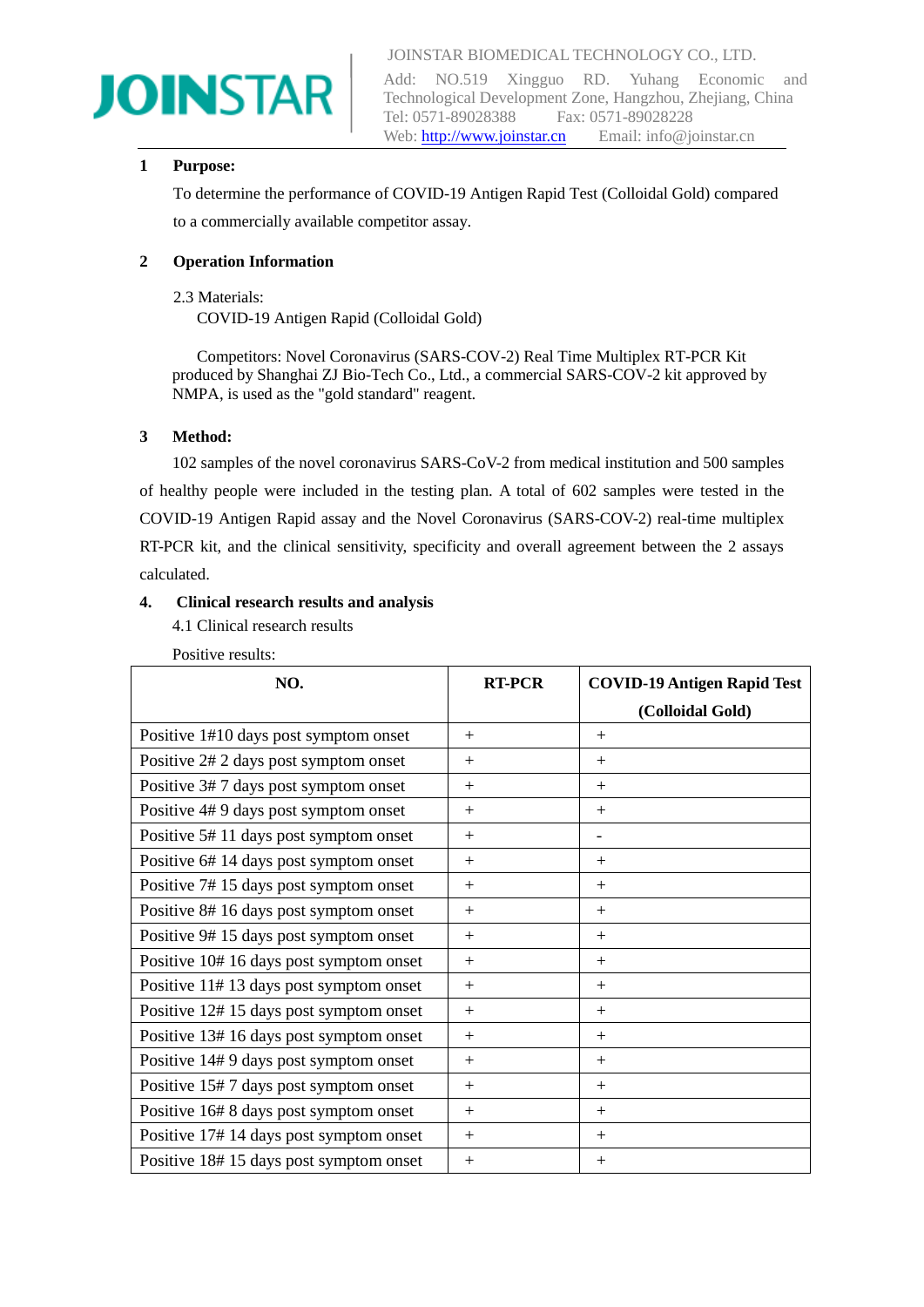

| Positive 19#17 days post symptom onset  | $+$              | $+$                      |
|-----------------------------------------|------------------|--------------------------|
| Positive 20# 16 days post symptom onset | $+$              | $\overline{\phantom{0}}$ |
| Positive 21#10 days post symptom onset  | $+$              | $^{+}$                   |
| Positive 22# 13 days post symptom onset | $+$              | $+$                      |
| Positive 23#15 days post symptom onset  | $\ddot{}$        | $^{+}$                   |
| Positive 24# 16 days post symptom onset | $+$              | $^{+}$                   |
| Positive 25# 9 days post symptom onset  | $+$              | $+$                      |
| Positive 26#14 days post symptom onset  | $\boldsymbol{+}$ | $\boldsymbol{+}$         |
| Positive 27#17 days post symptom onset  | $+$              | $+$                      |
| Positive 28#15 days post symptom onset  | $+$              | $\boldsymbol{+}$         |
| Positive 29#11 days post symptom onset  | $\boldsymbol{+}$ |                          |
| Positive 30# 8 days post symptom onset  | $^{+}$           | $^{+}$                   |
| Positive 31# 2 days post symptom onset  | $+$              | $^{+}$                   |
| Positive 32# 3 days post symptom onset  | $\boldsymbol{+}$ |                          |
| Positive 33#11 days post symptom onset  | $^{+}$           | $^{+}$                   |
| Positive 34# 5 days post symptom onset  | $+$              | $^{+}$                   |
| Positive 35# 4 days post symptom onset  | $+$              | $^{+}$                   |
| Positive 36# 6 days post symptom onset  | $\ddot{}$        |                          |
| Positive 37#13 days post symptom onset  | $\ddot{}$        | $^{+}$                   |
| Positive 38#7 days post symptom onset   | $\boldsymbol{+}$ | $\boldsymbol{+}$         |
| Positive 39# 9 days post symptom onset  | $+$              | $^{+}$                   |
| Positive 40# 4 days post symptom onset  | $+$              | $^{+}$                   |
| Positive 41# 1 days post symptom onset  | $^{+}$           | $\boldsymbol{+}$         |
| Positive 42# 2 days post symptom onset  | $\boldsymbol{+}$ | $\boldsymbol{+}$         |
| Positive 43# 3 days post symptom onset  | $^{+}$           |                          |
| Positive 44# 2 days post symptom onset  | $\boldsymbol{+}$ | $+$                      |
| Positive 45# 5 days post symptom onset  | $\boldsymbol{+}$ |                          |
| Positive 46# 6 days post symptom onset  | $^{+}$           | $\hspace{0.1mm} +$       |
| Positive 47#13 days post symptom onset  | $+$              | $\boldsymbol{+}$         |
| Positive 48# 6 days post symptom onset  | $\boldsymbol{+}$ |                          |
| Positive 49# 3 days post symptom onset  | $+$              |                          |
| Positive 50# 10 days post symptom onset | $+$              | $\boldsymbol{+}$         |
| Positive 51# 5 days post symptom onset  | $^{+}$           | $^{+}$                   |
| Positive 52# 4 days post symptom onset  | $^{+}$           | $\boldsymbol{+}$         |
| Positive 53# 2 days post symptom onset  | $\boldsymbol{+}$ |                          |
| Positive 54# 9 days post symptom onset  | $\boldsymbol{+}$ | $^{+}$                   |
| Positive 55# 5 days post symptom onset  | $^{+}$           | $\boldsymbol{+}$         |
| Positive 56#11 days post symptom onset  | $\boldsymbol{+}$ |                          |
| Positive 57# 2 days post symptom onset  |                  |                          |
| Positive 58# 6 days post symptom onset  | $\boldsymbol{+}$ | $^{+}$                   |
| Positive 59# 13 days post symptom onset | $+$              |                          |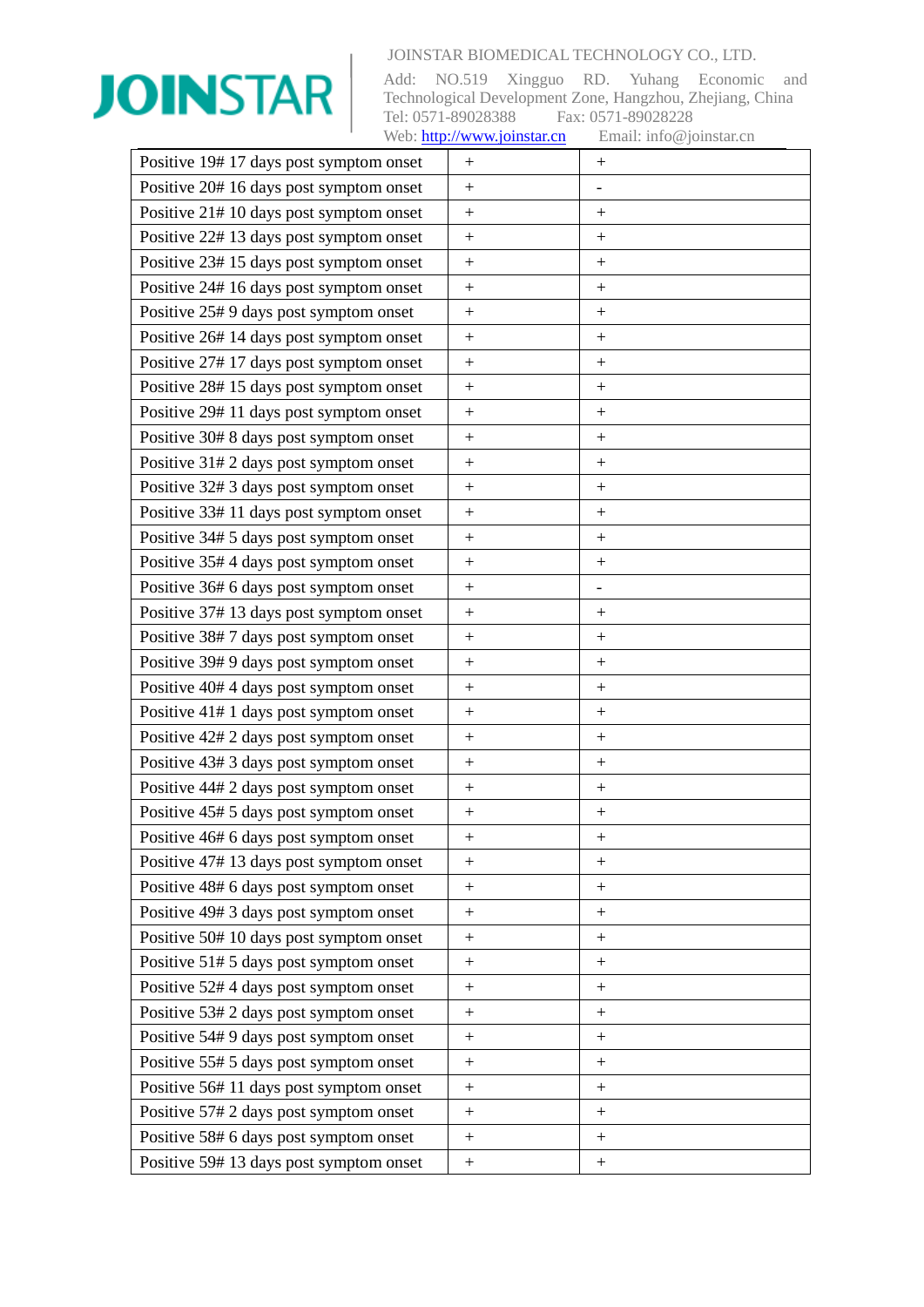

| Positive 60# 12 days post symptom onset | $+$              | $+$                |
|-----------------------------------------|------------------|--------------------|
| Positive 61#7 days post symptom onset   | $\ddot{}$        | $\! +$             |
| Positive 62#11 days post symptom onset  | $+$              | $\hspace{0.1mm} +$ |
| Positive 63# 9 days post symptom onset  | $+$              | $^{+}$             |
| Positive 64# 5 days post symptom onset  | $\boldsymbol{+}$ | $\! +$             |
| Positive 65# 6 days post symptom onset  | $+$              | $+$                |
| Positive 66#4 days post symptom onset   | $+$              | $^{+}$             |
| Positive 67#7 days post symptom onset   | $\ddot{}$        | $^{+}$             |
| Positive 68#10 days post symptom onset  | $^{+}$           | $^{+}$             |
| Positive 69# 4 days post symptom onset  | $^{+}$           | $^{+}$             |
| Positive 70# 5 days post symptom onset  | $\boldsymbol{+}$ | $\! +$             |
| Positive 71#7 days post symptom onset   | $^{+}$           | $^{+}$             |
| Positive 72# 5 days post symptom onset  | $^{+}$           | $^{+}$             |
| Positive 73# 6 days post symptom onset  | $+$              | $\hspace{0.1mm} +$ |
| Positive 74#4 days post symptom onset   | $\ddot{}$        | $^{+}$             |
| Positive 75#4 days post symptom onset   | $^{+}$           | $^{+}$             |
| Positive 76# 5 days post symptom onset  | $\ddot{}$        | $^{+}$             |
| Positive 77# 3 days post symptom onset  | $+$              | $\! +$             |
| Positive 78# 2 days post symptom onset  | $+$              | $\! +$             |
| Positive 79# 1 days post symptom onset  | $^{+}$           | $^{+}$             |
| Positive 80#7 days post symptom onset   | $\boldsymbol{+}$ | $^{+}$             |
| Positive 81# 6 days post symptom onset  | $^{+}$           | $^{+}$             |
| Positive 82# 5 days post symptom onset  | $+$              | $^{+}$             |
| Positive 83# 2 days post symptom onset  | $\boldsymbol{+}$ | $\! +$             |
| Positive 84# 3 days post symptom onset  | $^{+}$           | $^{+}$             |
| Positive 85# 3 days post symptom onset  | $+$              | $^{+}$             |
| Positive 86# 5 days post symptom onset  |                  | $^{+}$             |
| Positive 87# 6 days post symptom onset  | $^{+}$           |                    |
| Positive 88# 4 days post symptom onset  | $+$              | $\! +$             |
| Positive 89# 7 days post symptom onset  | $\boldsymbol{+}$ |                    |
| Positive 90# 6 days post symptom onset  | $^{+}$           | $^{+}$             |
| Positive 91# 1 days post symptom onset  | $\boldsymbol{+}$ | $\overline{+}$     |
| Positive 92# 5 days post symptom onset  | $\boldsymbol{+}$ | $^{+}$             |
| Positive 93# 3 days post symptom onset  | $^{+}$           |                    |
| Positive 94# 2 days post symptom onset  | $\overline{+}$   | $\overline{+}$     |
| Positive 95# 5 days post symptom onset  | $\boldsymbol{+}$ | $^{+}$             |
| Positive 96# 6 days post symptom onset  | $\boldsymbol{+}$ | $\! +$             |
| Positive 97# 7 days post symptom onset  | $+$              | $\! +$             |
| Positive 98# 5 days post symptom onset  | $\ddot{}$        | $^{+}$             |
| Positive 99# 4 days post symptom onset  | $\boldsymbol{+}$ |                    |
| Positive 100#7 days post symptom onset  | $\! +$           | $\overline{+}$     |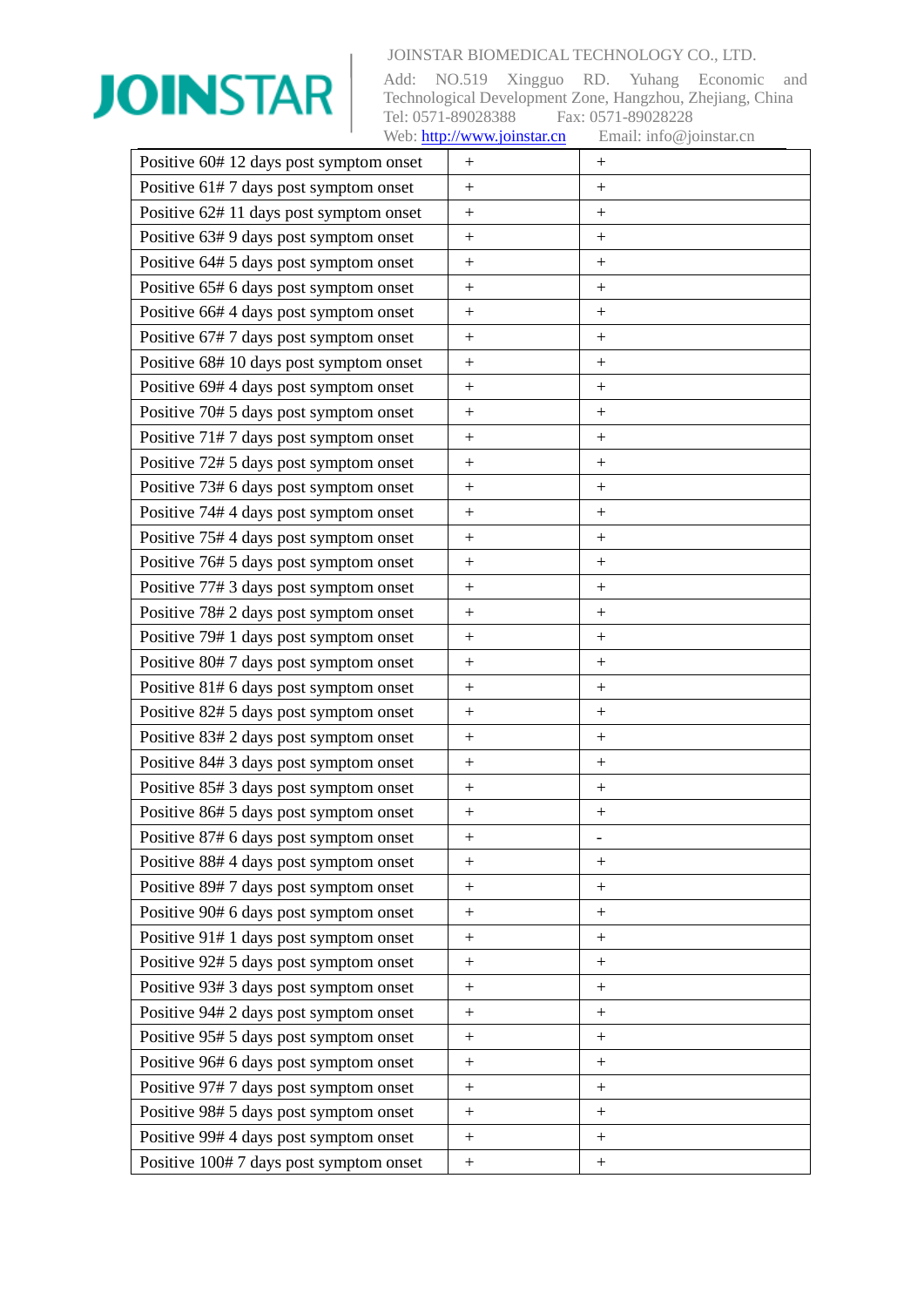

| Positive 101# 6 days post symptom onset |  |
|-----------------------------------------|--|
| Positive 102# 3 days post symptom onset |  |

| Negative results: |                          |                                                        |
|-------------------|--------------------------|--------------------------------------------------------|
| NO.               | <b>RT-PCR</b>            | <b>COVID-19 Antigen Rapid Test</b><br>(Colloidal Gold) |
| Negative 1#       | $\overline{\phantom{0}}$ | $\qquad \qquad -$                                      |
| Negative 2#       | $\overline{\phantom{0}}$ | $\overline{a}$                                         |
| Negative 3#       | -                        | $\qquad \qquad \blacksquare$                           |
| Negative 4#       | $\overline{a}$           | $\qquad \qquad -$                                      |
| Negative 5#       | $\overline{\phantom{0}}$ | $\overline{a}$                                         |
| Negative 6#       | $\overline{a}$           | $\overline{a}$                                         |
| Negative 7#       | $\overline{\phantom{0}}$ | $\qquad \qquad \blacksquare$                           |
| Negative 8#       | $\overline{\phantom{0}}$ | -                                                      |
| Negative 9#       |                          | $\overline{a}$                                         |
| Negative 10#      | $\overline{\phantom{0}}$ | $\qquad \qquad -$                                      |
| Negative 11#      | $\overline{\phantom{0}}$ |                                                        |
| Negative 12#      | $\overline{\phantom{0}}$ | $\overline{\phantom{0}}$                               |
| Negative 13#      | $\qquad \qquad -$        | $\overline{\phantom{0}}$                               |
| Negative 14#      | -                        | -                                                      |
| Negative 15#      |                          | -                                                      |
| Negative 16#      | $\overline{\phantom{0}}$ | $\overline{\phantom{a}}$                               |
| Negative 17#      | $\overline{\phantom{0}}$ | $\overline{a}$                                         |
| Negative 18#      | $\overline{\phantom{0}}$ | $\overline{a}$                                         |
| Negative 19#      | -                        | $\overline{\phantom{a}}$                               |
| Negative 20#      | -                        | $\qquad \qquad$                                        |
| Negative 21#      | $\qquad \qquad -$        | $\overline{\phantom{0}}$                               |
| Negative 22#      | -                        | $\qquad \qquad \blacksquare$                           |
| Negative 23#      | ۰                        | $\qquad \qquad -$                                      |
| Negative 24#      | -                        | $\overline{a}$                                         |
| Negative 25#      |                          |                                                        |
| Negative 26#      |                          |                                                        |
| Negative 27#      | -                        |                                                        |
| Negative 28#      |                          |                                                        |
| Negative 29#      | $\overline{\phantom{0}}$ | -                                                      |
| Negative 30#      | -                        | -                                                      |
| Negative 31#      |                          |                                                        |
| Negative 32#      | $\overline{\phantom{0}}$ | $\overline{\phantom{a}}$                               |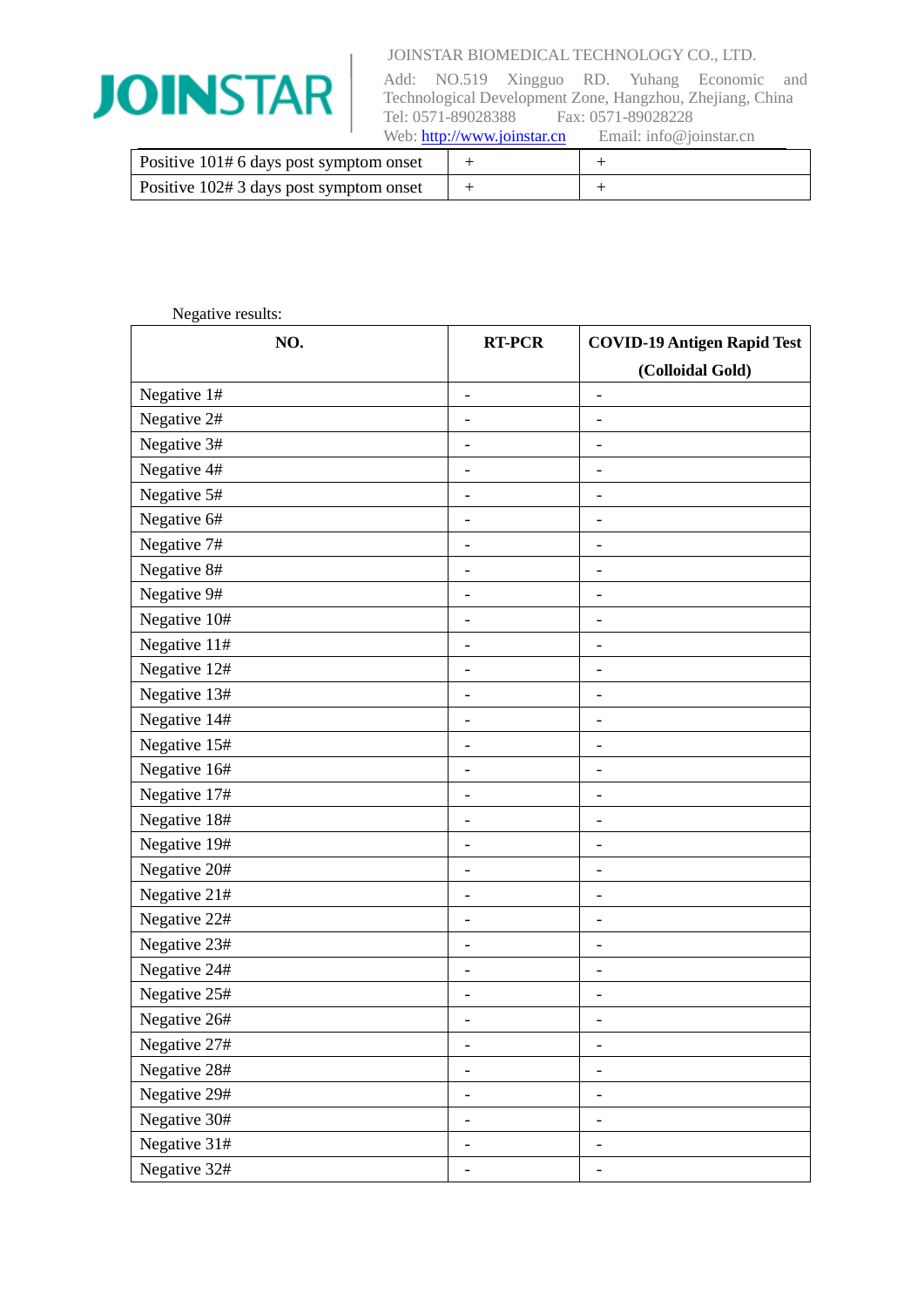

| Negative 33# | $\overline{\phantom{0}}$ | $\overline{\phantom{0}}$     |
|--------------|--------------------------|------------------------------|
| Negative 34# | $\overline{\phantom{0}}$ | $\overline{\phantom{a}}$     |
| Negative 35# | $\overline{\phantom{0}}$ | $\qquad \qquad \blacksquare$ |
| Negative 36# | $\overline{\phantom{0}}$ | $\overline{\phantom{a}}$     |
| Negative 37# |                          |                              |
| Negative 38# | $\overline{\phantom{0}}$ | $\overline{\phantom{0}}$     |
| Negative 39# | $\overline{\phantom{0}}$ | $\overline{\phantom{0}}$     |
| Negative 40# | $\overline{\phantom{0}}$ | $\overline{\phantom{a}}$     |
| Negative 41# | $\overline{\phantom{0}}$ | $\qquad \qquad \blacksquare$ |
| Negative 42# | $\overline{\phantom{0}}$ | $\overline{\phantom{0}}$     |
| Negative 43# | -                        | $\overline{\phantom{0}}$     |
| Negative 44# | $\qquad \qquad -$        | $\overline{\phantom{0}}$     |
| Negative 45# | $\overline{\phantom{0}}$ | $\overline{\phantom{a}}$     |
| Negative 46# | -                        | $\overline{\phantom{0}}$     |
| Negative 47# | $\overline{\phantom{0}}$ | $\qquad \qquad \blacksquare$ |
| Negative 48# |                          |                              |
| Negative 49# | $\overline{\phantom{0}}$ | $\overline{\phantom{0}}$     |
| Negative 50# |                          |                              |
| Negative 51# |                          |                              |
| Negative 52# | $\qquad \qquad -$        | $\overline{\phantom{0}}$     |
| Negative 53# | -                        | $\overline{\phantom{a}}$     |
| Negative 54# |                          |                              |
| Negative 55# | $\overline{\phantom{0}}$ | $\overline{\phantom{a}}$     |
| Negative 56# |                          | $\overline{\phantom{a}}$     |
| Negative 57# | $\overline{\phantom{0}}$ |                              |
| Negative 58# | -                        | $\overline{\phantom{0}}$     |
| Negative 59# |                          |                              |
| Negative 60# |                          |                              |
| Negative 61# | $\overline{\phantom{0}}$ | $\overline{\phantom{a}}$     |
| Negative 62# |                          |                              |
| Negative 63# | -                        | -                            |
| Negative 64# |                          |                              |
| Negative 65# | -                        | -                            |
| Negative 66# | -                        | $\overline{\phantom{a}}$     |
| Negative 67# | L,                       |                              |
| Negative 68# | -                        | -                            |
| Negative 69# | -                        |                              |
| Negative 70# |                          |                              |
| Negative 71# | $\qquad \qquad -$        | $\overline{\phantom{0}}$     |
| Negative 72# | -                        | -                            |
| Negative 73# |                          |                              |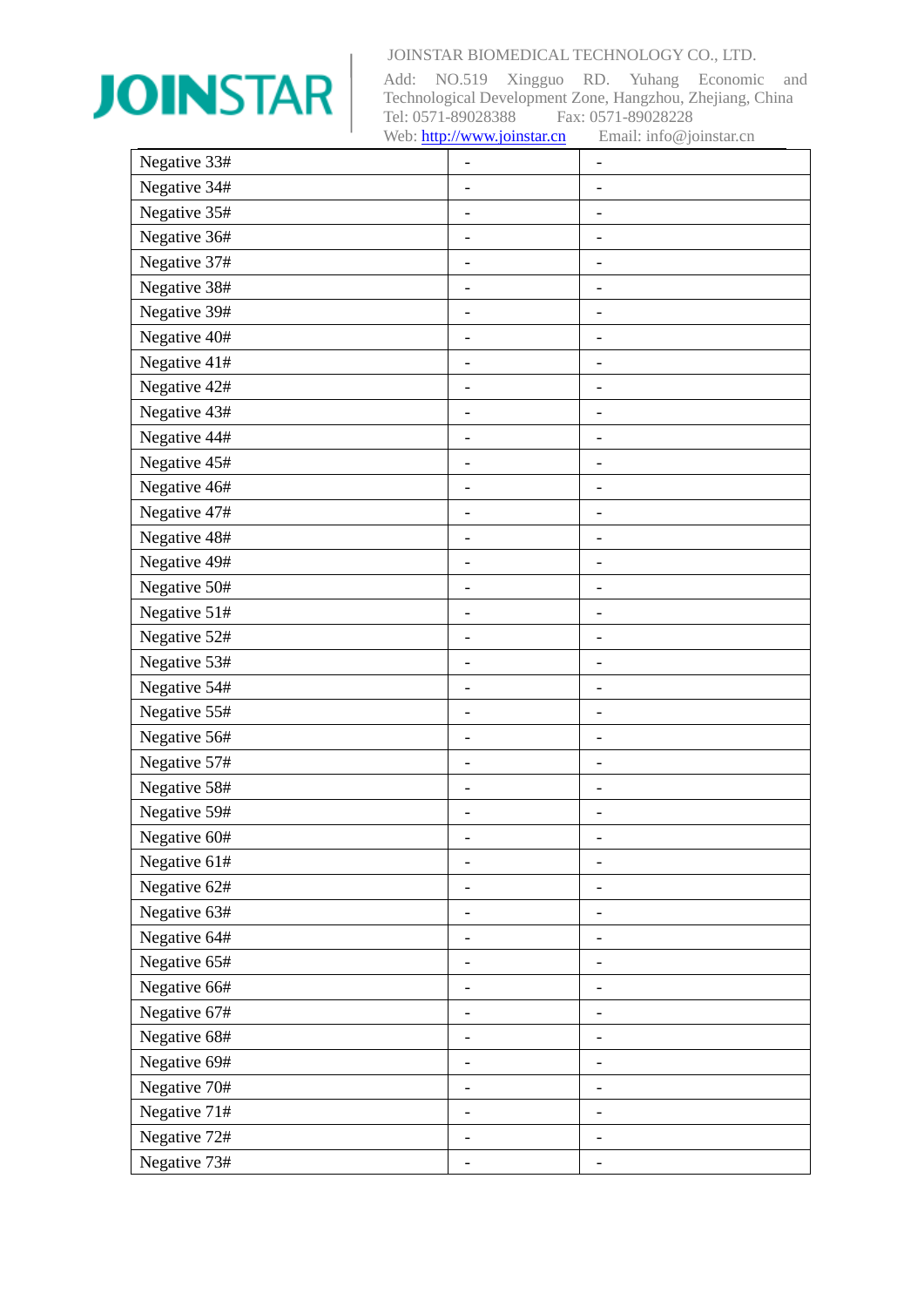

| Negative 74#  | -                            | $\overline{\phantom{a}}$     |
|---------------|------------------------------|------------------------------|
| Negative 75#  | $\overline{\phantom{a}}$     |                              |
| Negative 76#  | $\overline{\phantom{0}}$     | $\overline{a}$               |
| Negative 77#  |                              |                              |
| Negative 78#  | $\overline{\phantom{0}}$     | $\overline{\phantom{0}}$     |
| Negative 79#  | $\qquad \qquad -$            | $\qquad \qquad -$            |
| Negative 80#  | -                            | $\overline{\phantom{a}}$     |
| Negative 81#  | $\overline{\phantom{0}}$     | $\qquad \qquad \blacksquare$ |
| Negative 82#  | $\overline{\phantom{0}}$     | $\overline{a}$               |
| Negative 83#  | $\overline{\phantom{0}}$     | $\qquad \qquad -$            |
| Negative 84#  | $\overline{\phantom{0}}$     | $\overline{\phantom{0}}$     |
| Negative 85#  | $\overline{\phantom{0}}$     | $\overline{a}$               |
| Negative 86#  |                              | $^{+}$                       |
| Negative 87#  | $\overline{\phantom{0}}$     | $\qquad \qquad \blacksquare$ |
| Negative 88#  | -                            | $\overline{\phantom{a}}$     |
| Negative 89#  |                              | $\qquad \qquad \blacksquare$ |
| Negative 90#  | $\overline{\phantom{0}}$     | $\overline{\phantom{0}}$     |
| Negative 91#  | $\qquad \qquad -$            | $\overline{a}$               |
| Negative 92#  |                              | $\overline{a}$               |
| Negative 93#  | -                            | $\overline{\phantom{a}}$     |
| Negative 94#  | $\overline{\phantom{0}}$     | $\qquad \qquad$              |
| Negative 95#  | $\overline{\phantom{0}}$     | $\overline{\phantom{m}}$     |
| Negative 96#  | -                            | $\qquad \qquad \blacksquare$ |
| Negative 97#  | ۳                            | $\overline{\phantom{0}}$     |
| Negative 98#  | $\overline{\phantom{0}}$     | $\qquad \qquad \blacksquare$ |
| Negative 99#  | $\overline{\phantom{0}}$     | $\overline{a}$               |
| Negative 100# |                              | -                            |
| Negative 101# |                              |                              |
| Negative 102# | $\overline{\phantom{0}}$     | $\overline{\phantom{0}}$     |
| Negative 103# | $\overline{\phantom{0}}$     | $\overline{\phantom{0}}$     |
| Negative 104# | -                            | -                            |
| Negative 105# |                              |                              |
| Negative 106# | $\qquad \qquad \blacksquare$ | $\overline{\phantom{0}}$     |
| Negative 107# | $\overline{\phantom{0}}$     | $\overline{\phantom{0}}$     |
| Negative 108# |                              | -                            |
| Negative 109# | -                            | $\overline{\phantom{0}}$     |
| Negative 110# |                              | $\qquad \qquad -$            |
| Negative 111# |                              |                              |
| Negative 112# | -                            | $\overline{\phantom{0}}$     |
| Negative 113# | $\overline{\phantom{a}}$     | $\overline{\phantom{0}}$     |
| Negative 114# |                              |                              |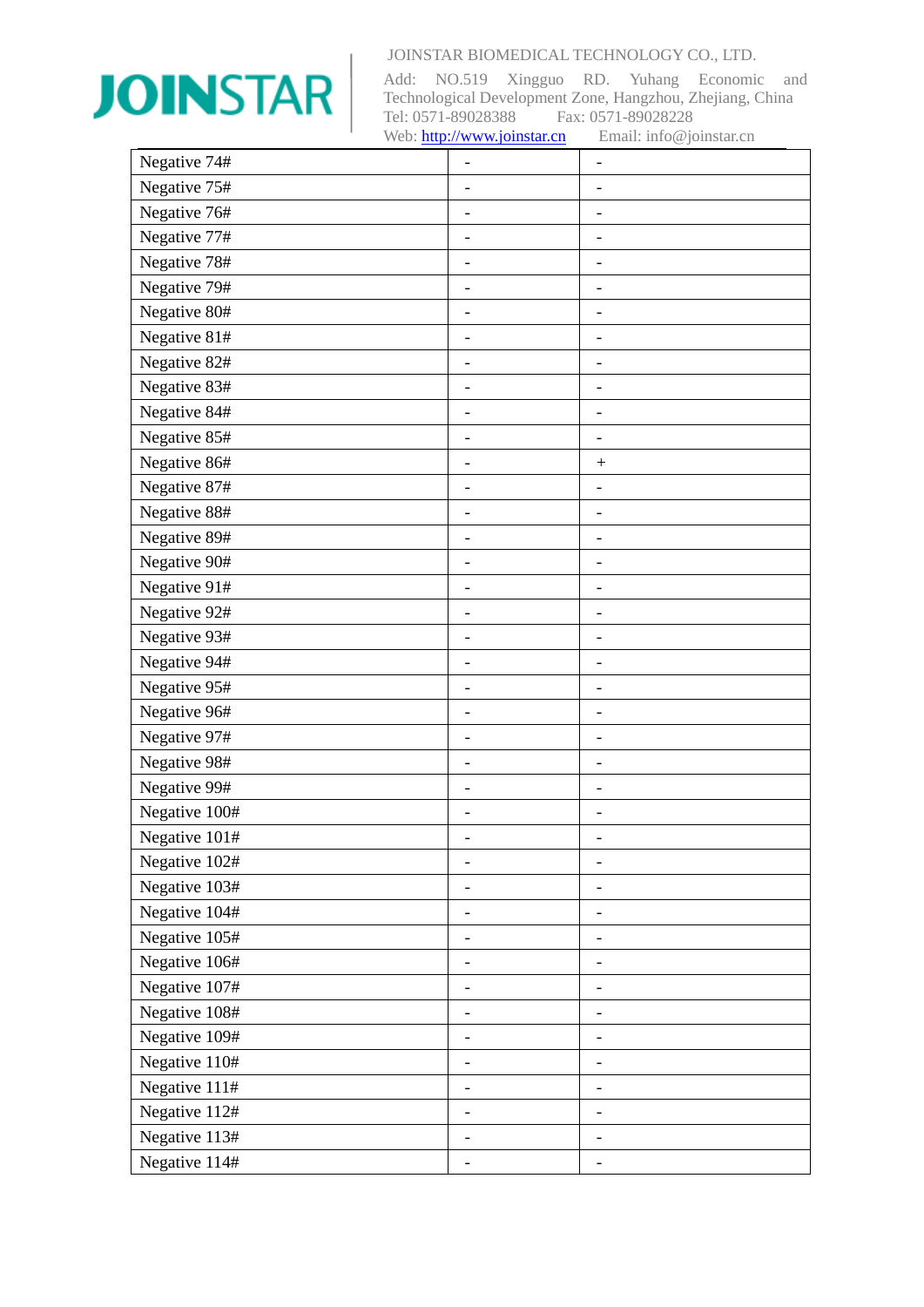

| Negative 115# |                              | -                        |
|---------------|------------------------------|--------------------------|
| Negative 116# | -                            |                          |
| Negative 117# |                              | -                        |
| Negative 118# | $\overline{\phantom{0}}$     |                          |
| Negative 119# |                              |                          |
| Negative 120# | $\overline{\phantom{0}}$     | -                        |
| Negative 121# | -                            | -                        |
| Negative 122# | $\overline{\phantom{0}}$     |                          |
| Negative 123# | $\overline{\phantom{0}}$     | $\ddot{}$                |
| Negative 124# | -                            | -                        |
| Negative 125# | -                            | $\overline{\phantom{0}}$ |
| Negative 126# | $\qquad \qquad -$            | $\overline{a}$           |
| Negative 127# |                              |                          |
| Negative 128# | $\overline{\phantom{0}}$     | -                        |
| Negative 129# | $\overline{\phantom{0}}$     | -                        |
| Negative 130# |                              |                          |
| Negative 131# | $\overline{\phantom{0}}$     | $\overline{\phantom{0}}$ |
| Negative 132# |                              |                          |
| Negative 133# |                              |                          |
| Negative 134# | $\qquad \qquad \blacksquare$ | $\overline{\phantom{0}}$ |
| Negative 135# | -                            | -                        |
| Negative 136# |                              |                          |
| Negative 137# | $\overline{\phantom{0}}$     | $\overline{\phantom{0}}$ |
| Negative 138# |                              |                          |
| Negative 139# | $\overline{\phantom{0}}$     |                          |
| Negative 140# | -                            | -                        |
| Negative 141# |                              |                          |
| Negative 142# |                              |                          |
| Negative 143# | $\overline{\phantom{0}}$     | -                        |
| Negative 144# |                              |                          |
| Negative 145# | -                            | -                        |
| Negative 146# |                              |                          |
| Negative 147# | $\overline{\phantom{0}}$     | -                        |
| Negative 148# | -                            | $\overline{a}$           |
| Negative 149# |                              |                          |
| Negative 150# | -                            | -                        |
| Negative 151# | $\overline{\phantom{0}}$     |                          |
| Negative 152# |                              |                          |
| Negative 153# | $\overline{\phantom{0}}$     | $\overline{\phantom{0}}$ |
| Negative 154# | -                            | -                        |
| Negative 155# |                              |                          |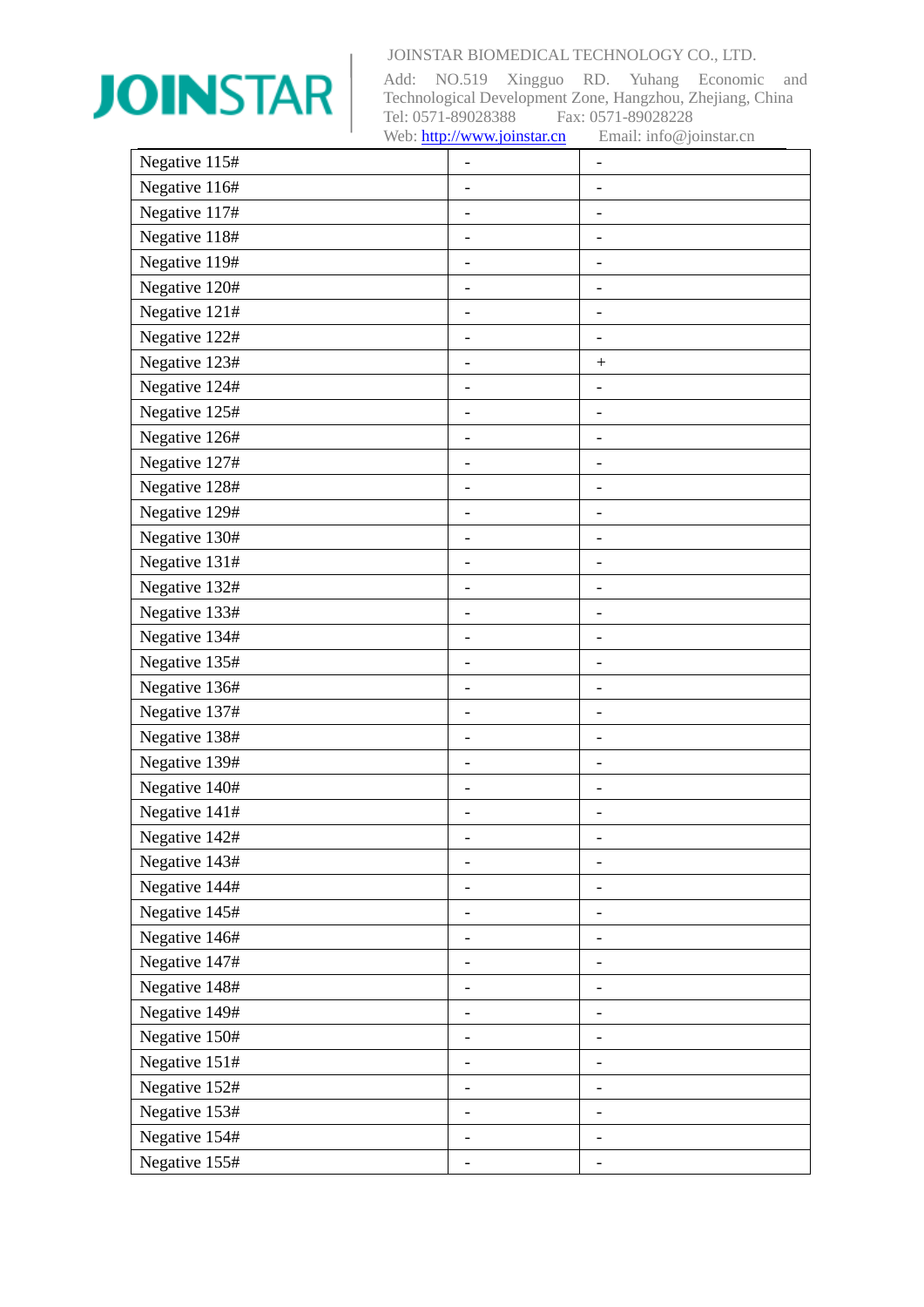

| Negative 156# |                              |                              |
|---------------|------------------------------|------------------------------|
| Negative 157# |                              |                              |
| Negative 158# |                              | -                            |
| Negative 159# |                              |                              |
| Negative 160# |                              |                              |
| Negative 161# |                              | $\overline{\phantom{a}}$     |
| Negative 162# |                              | $\overline{\phantom{a}}$     |
| Negative 163# | $\overline{\phantom{0}}$     |                              |
| Negative 164# | $\qquad \qquad -$            | $\qquad \qquad \blacksquare$ |
| Negative 165# |                              |                              |
| Negative 166# |                              |                              |
| Negative 167# | $\qquad \qquad \blacksquare$ | $\overline{\phantom{a}}$     |
| Negative 168# |                              |                              |
| Negative 169# | -                            | $\overline{\phantom{0}}$     |
| Negative 170# | $\qquad \qquad -$            | $\overline{\phantom{a}}$     |
| Negative 171# |                              |                              |
| Negative 172# | $\qquad \qquad -$            | $\qquad \qquad \blacksquare$ |
| Negative 173# |                              |                              |
| Negative 174# |                              |                              |
| Negative 175# | $\qquad \qquad \blacksquare$ | $\qquad \qquad -$            |
| Negative 176# | -                            | $\qquad \qquad$              |
| Negative 177# |                              |                              |
| Negative 178# | $\qquad \qquad -$            | $\overline{\phantom{a}}$     |
| Negative 179# |                              |                              |
| Negative 180# | $\overline{\phantom{0}}$     |                              |
| Negative 181# | $\overline{\phantom{0}}$     |                              |
| Negative 182# |                              |                              |
| Negative 183# |                              |                              |
| Negative 184# | $\overline{\phantom{0}}$     | $\overline{\phantom{a}}$     |
| Negative 185# |                              |                              |
| Negative 186# | -                            | -                            |
| Negative 187# |                              |                              |
| Negative 188# | -                            | -                            |
| Negative 189# | -                            | $\overline{\phantom{a}}$     |
| Negative 190# |                              |                              |
| Negative 191# | -                            | -                            |
| Negative 192# | -                            | -                            |
| Negative 193# |                              |                              |
| Negative 194# | $\overline{\phantom{0}}$     |                              |
| Negative 195# | -                            | $\overline{\phantom{a}}$     |
| Negative 196# |                              |                              |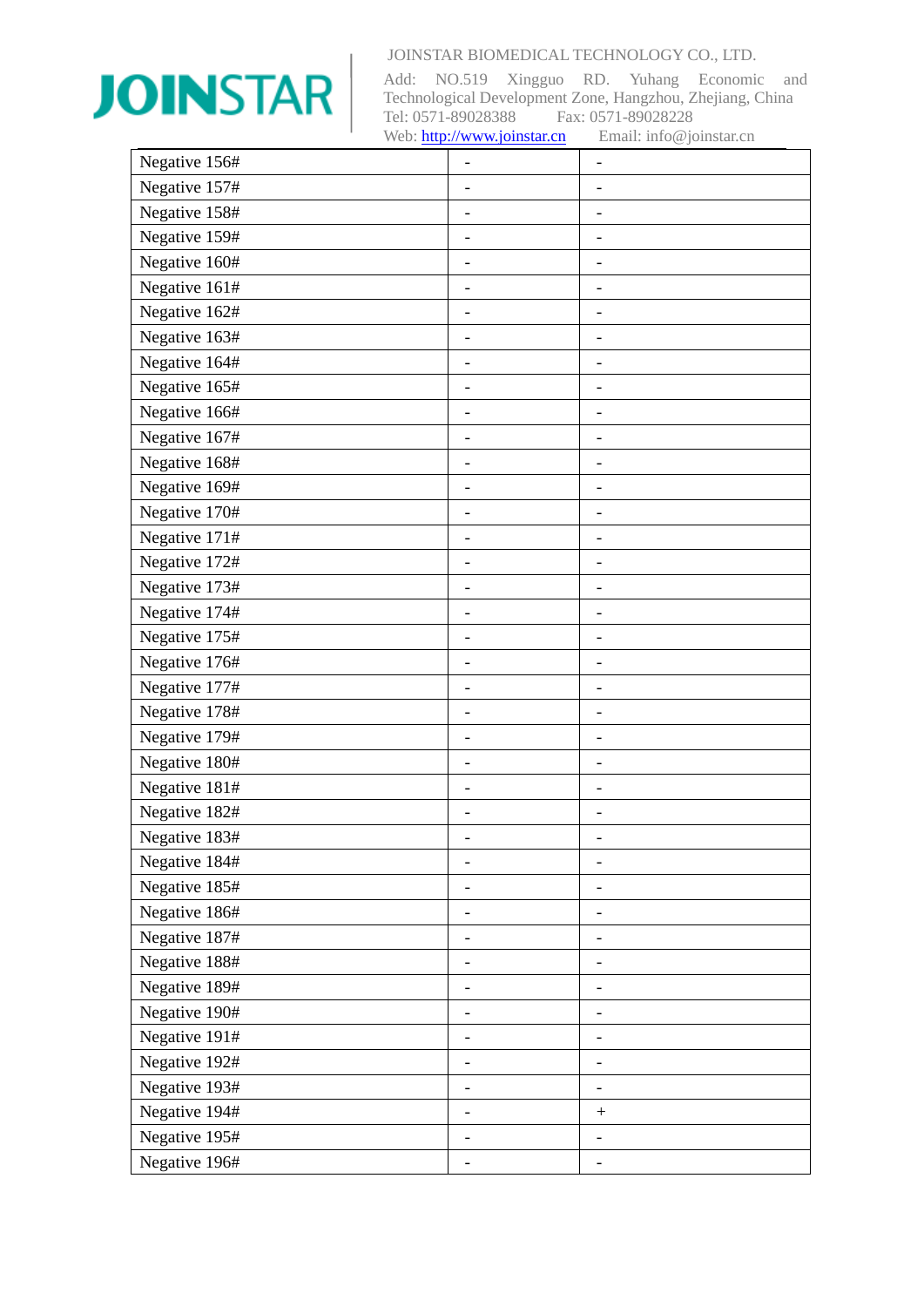

| Negative 197# |                          |                              |
|---------------|--------------------------|------------------------------|
| Negative 198# |                          | $\overline{\phantom{0}}$     |
| Negative 199# |                          | $\qquad \qquad \blacksquare$ |
| Negative 200# |                          |                              |
| Negative 201# |                          |                              |
| Negative 202# |                          | $\qquad \qquad \blacksquare$ |
| Negative 203# |                          | $\qquad \qquad \blacksquare$ |
| Negative 204# |                          |                              |
| Negative 205# | -                        | $\overline{\phantom{0}}$     |
| Negative 206# |                          |                              |
| Negative 207# |                          | $\overline{\phantom{0}}$     |
| Negative 208# | -                        | $\overline{a}$               |
| Negative 209# |                          | $\overline{\phantom{a}}$     |
| Negative 210# | -                        | -                            |
| Negative 211# | -                        | $\overline{a}$               |
| Negative 212# |                          |                              |
| Negative 213# | -                        | $\overline{a}$               |
| Negative 214# |                          |                              |
| Negative 215# |                          |                              |
| Negative 216# | $\overline{\phantom{0}}$ | $\overline{\phantom{0}}$     |
| Negative 217# |                          | -                            |
| Negative 218# |                          |                              |
| Negative 219# | -                        | $\qquad \qquad -$            |
| Negative 220# |                          | $\overline{a}$               |
| Negative 221# |                          | $\overline{a}$               |
| Negative 222# | -                        | $\overline{a}$               |
| Negative 223# |                          |                              |
| Negative 224# |                          |                              |
| Negative 225# | -                        | $\qquad \qquad \blacksquare$ |
| Negative 226# |                          |                              |
| Negative 227# | ۰                        | -                            |
| Negative 228# |                          |                              |
| Negative 229# |                          | -                            |
| Negative 230# | -                        | -                            |
| Negative 231# |                          |                              |
| Negative 232# | -                        | -                            |
| Negative 233# | -                        | -                            |
| Negative 234# |                          |                              |
| Negative 235# | -                        | $\overline{\phantom{0}}$     |
| Negative 236# | ۰                        | $\overline{\phantom{a}}$     |
| Negative 237# |                          |                              |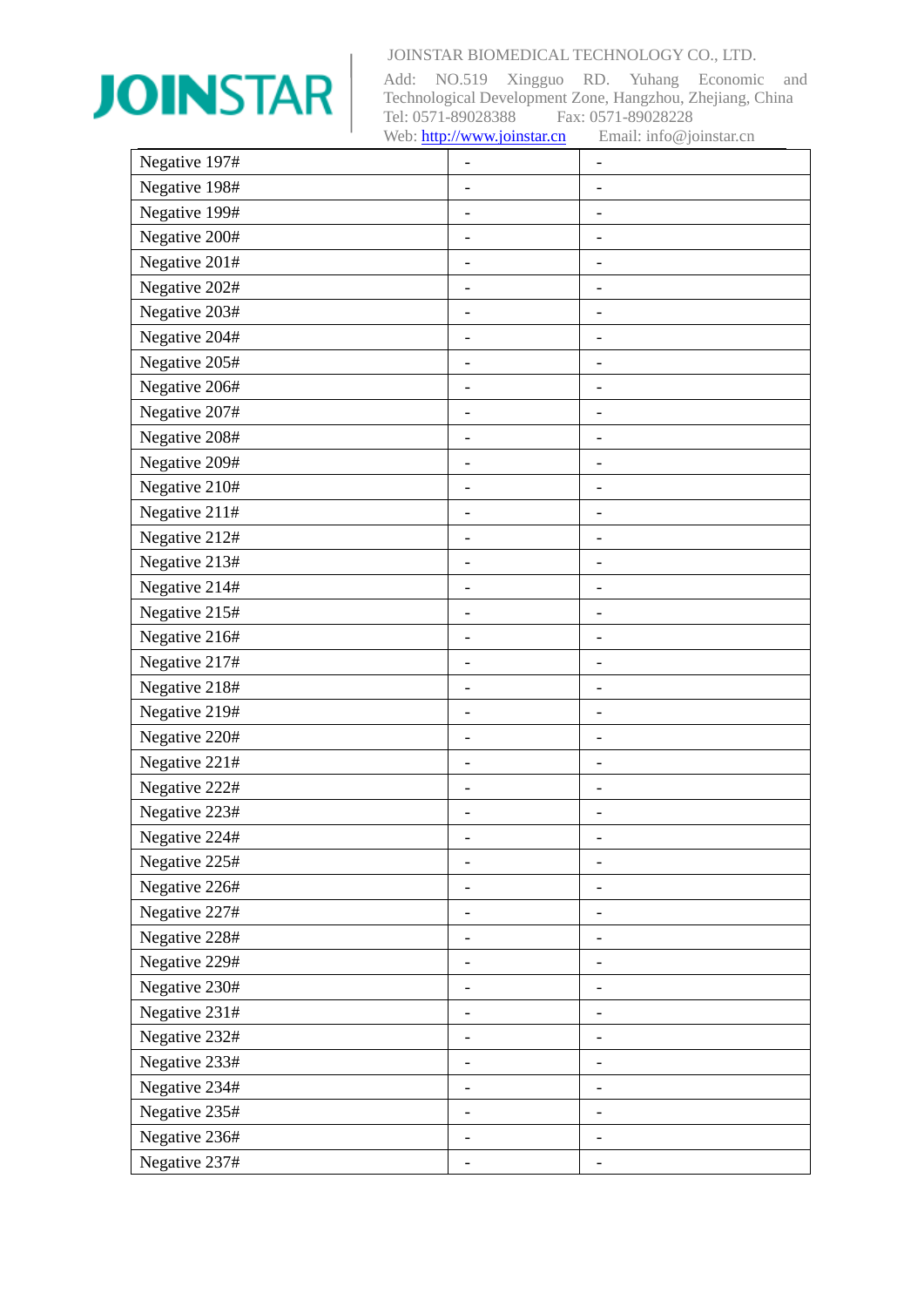

| Negative 238# |                          |                              |
|---------------|--------------------------|------------------------------|
| Negative 239# |                          | $\overline{\phantom{0}}$     |
| Negative 240# |                          | $\qquad \qquad \blacksquare$ |
| Negative 241# |                          |                              |
| Negative 242# |                          |                              |
| Negative 243# |                          | $\qquad \qquad \blacksquare$ |
| Negative 244# |                          | $\qquad \qquad \blacksquare$ |
| Negative 245# |                          |                              |
| Negative 246# | -                        | $\overline{\phantom{0}}$     |
| Negative 247# |                          |                              |
| Negative 248# |                          | $\overline{\phantom{0}}$     |
| Negative 249# | -                        | $\overline{a}$               |
| Negative 250# |                          | $\overline{\phantom{a}}$     |
| Negative 251# | -                        | -                            |
| Negative 252# | -                        | $\overline{a}$               |
| Negative 253# |                          |                              |
| Negative 254# | -                        | $\overline{a}$               |
| Negative 255# |                          |                              |
| Negative 256# |                          |                              |
| Negative 257# | $\overline{\phantom{0}}$ | $\overline{\phantom{0}}$     |
| Negative 258# |                          | $\overline{\phantom{a}}$     |
| Negative 259# |                          |                              |
| Negative 260# | -                        | $\overline{\phantom{0}}$     |
| Negative 261# |                          | $\overline{a}$               |
| Negative 262# |                          |                              |
| Negative 263# | -                        | $\qquad \qquad \blacksquare$ |
| Negative 264# |                          |                              |
| Negative 265# |                          |                              |
| Negative 266# | -                        | $\overline{\phantom{a}}$     |
| Negative 267# |                          |                              |
| Negative 268# | ۰                        | -                            |
| Negative 269# |                          |                              |
| Negative 270# |                          | -                            |
| Negative 271# | -                        | -                            |
| Negative 272# |                          |                              |
| Negative 273# |                          | -                            |
| Negative 274# | -                        |                              |
| Negative 275# |                          |                              |
| Negative 276# | -                        | $\overline{\phantom{0}}$     |
| Negative 277# | ۰                        | -                            |
| Negative 278# |                          |                              |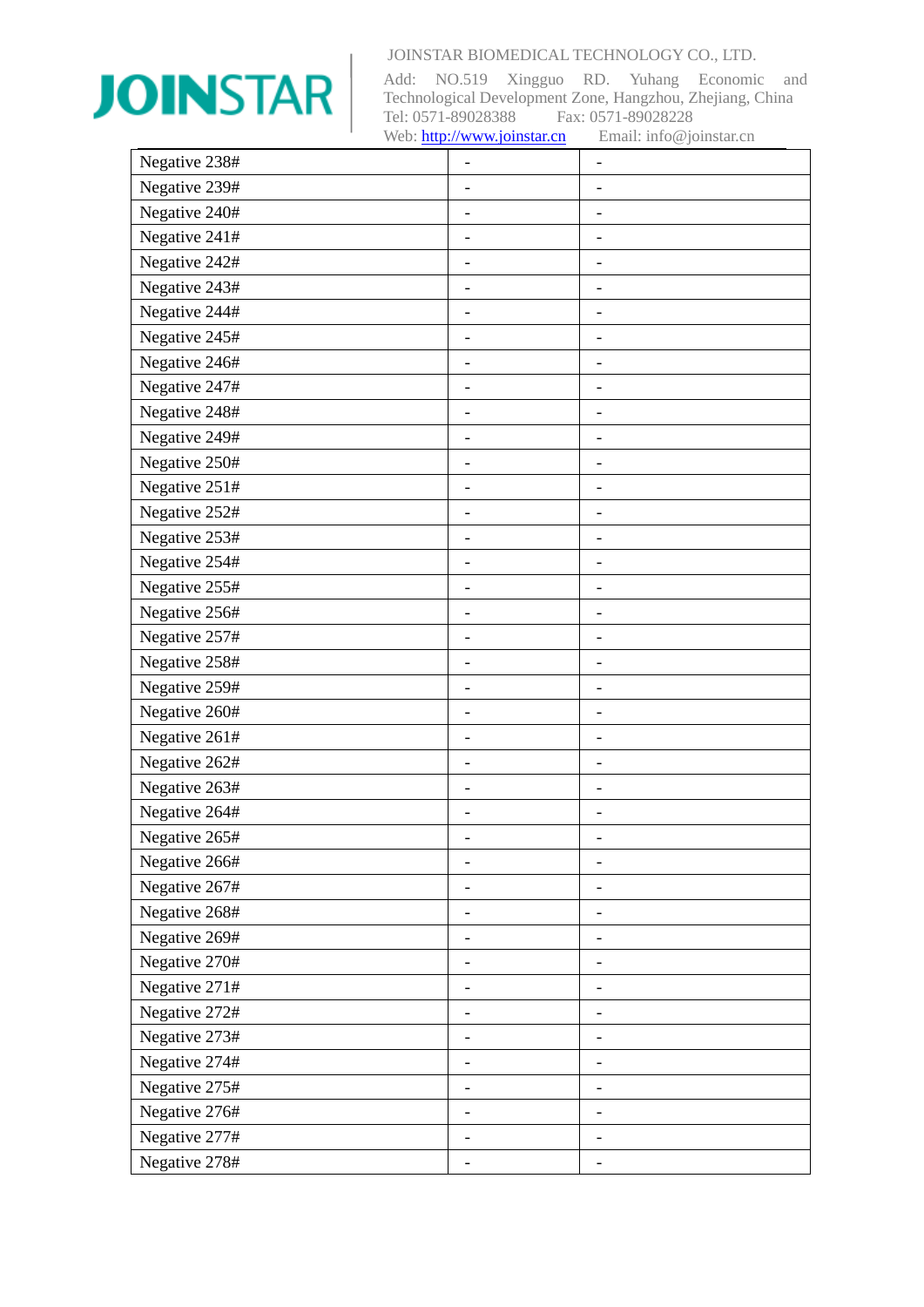

| Negative 279# |                              |                              |
|---------------|------------------------------|------------------------------|
| Negative 280# |                              |                              |
| Negative 281# |                              | $\qquad \qquad \blacksquare$ |
| Negative 282# |                              |                              |
| Negative 283# |                              |                              |
| Negative 284# |                              | $\overline{\phantom{a}}$     |
| Negative 285# |                              | $\overline{\phantom{a}}$     |
| Negative 286# | $\overline{\phantom{0}}$     |                              |
| Negative 287# | $\overline{\phantom{0}}$     | $\qquad \qquad \blacksquare$ |
| Negative 288# |                              |                              |
| Negative 289# |                              |                              |
| Negative 290# | $\qquad \qquad \blacksquare$ | $\overline{\phantom{a}}$     |
| Negative 291# |                              |                              |
| Negative 292# | -                            | -                            |
| Negative 293# | $\overline{\phantom{0}}$     | $\qquad \qquad \blacksquare$ |
| Negative 294# |                              |                              |
| Negative 295# | $\overline{\phantom{0}}$     | $\qquad \qquad \blacksquare$ |
| Negative 296# |                              |                              |
| Negative 297# |                              |                              |
| Negative 298# | $\qquad \qquad \blacksquare$ | $\qquad \qquad -$            |
| Negative 299# | -                            | $\overline{\phantom{a}}$     |
| Negative 300# |                              |                              |
| Negative 301# | $\overline{\phantom{0}}$     | $\qquad \qquad -$            |
| Negative 302# |                              |                              |
| Negative 303# | $\overline{\phantom{0}}$     |                              |
| Negative 304# | $\overline{\phantom{0}}$     |                              |
| Negative 305# |                              |                              |
| Negative 306# |                              |                              |
| Negative 307# | $\overline{\phantom{0}}$     | $\qquad \qquad \blacksquare$ |
| Negative 308# |                              |                              |
| Negative 309# | $\overline{a}$               | -                            |
| Negative 310# |                              |                              |
| Negative 311# | -                            |                              |
| Negative 312# | -                            | $^{+}$                       |
| Negative 313# |                              |                              |
| Negative 314# | -                            | -                            |
| Negative 315# | -                            |                              |
| Negative 316# |                              |                              |
| Negative 317# | -                            | $\overline{\phantom{0}}$     |
| Negative 318# | -                            | $\overline{\phantom{a}}$     |
| Negative 319# |                              |                              |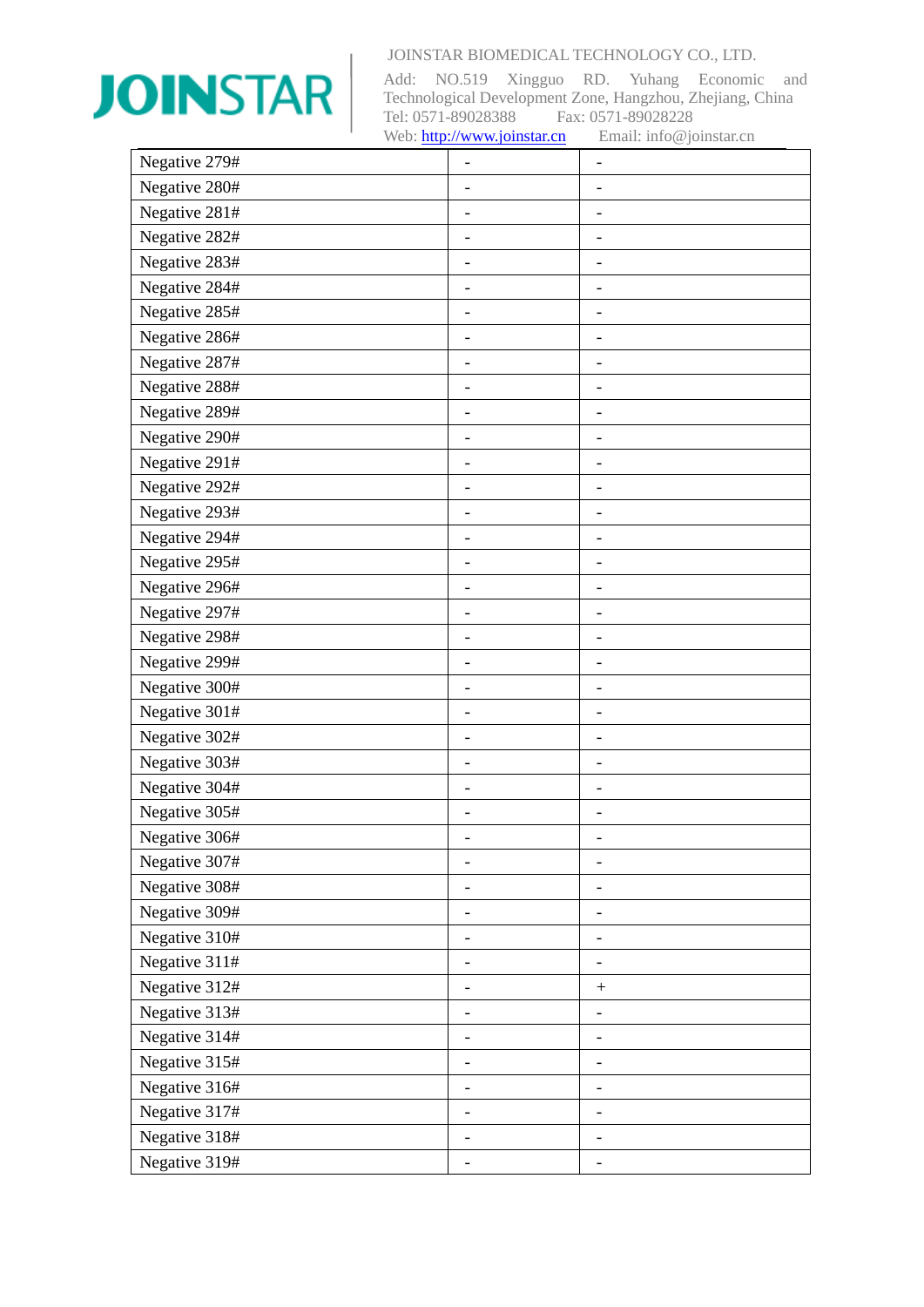

| Negative 320# |                          |                              |
|---------------|--------------------------|------------------------------|
| Negative 321# |                          |                              |
| Negative 322# |                          |                              |
| Negative 323# |                          |                              |
| Negative 324# |                          |                              |
| Negative 325# |                          | $\overline{\phantom{a}}$     |
| Negative 326# | $\overline{\phantom{0}}$ | $\overline{\phantom{a}}$     |
| Negative 327# |                          |                              |
| Negative 328# | $\overline{\phantom{0}}$ | $\qquad \qquad \blacksquare$ |
| Negative 329# |                          |                              |
| Negative 330# |                          |                              |
| Negative 331# | $\qquad \qquad -$        | $\overline{\phantom{0}}$     |
| Negative 332# |                          |                              |
| Negative 333# | -                        | -                            |
| Negative 334# | $\overline{\phantom{0}}$ | $\qquad \qquad \blacksquare$ |
| Negative 335# |                          |                              |
| Negative 336# | $\overline{\phantom{0}}$ | $\overline{\phantom{0}}$     |
| Negative 337# |                          |                              |
| Negative 338# |                          |                              |
| Negative 339# | $\qquad \qquad -$        | $\qquad \qquad -$            |
| Negative 340# | -                        | $\overline{\phantom{a}}$     |
| Negative 341# |                          |                              |
| Negative 342# | $\overline{\phantom{0}}$ | $\qquad \qquad -$            |
| Negative 343# |                          |                              |
| Negative 344# | $\qquad \qquad -$        |                              |
| Negative 345# | $\overline{\phantom{0}}$ |                              |
| Negative 346# |                          |                              |
| Negative 347# |                          |                              |
| Negative 348# | $\overline{\phantom{0}}$ | $\overline{\phantom{a}}$     |
| Negative 349# |                          |                              |
| Negative 350# | $\overline{a}$           | $\qquad \qquad$              |
| Negative 351# |                          |                              |
| Negative 352# | -                        |                              |
| Negative 353# | -                        | -                            |
| Negative 354# |                          |                              |
| Negative 355# | -                        | -                            |
| Negative 356# | -                        |                              |
| Negative 357# |                          |                              |
| Negative 358# | -                        | $\overline{\phantom{0}}$     |
| Negative 359# | -                        | -                            |
| Negative 360# |                          |                              |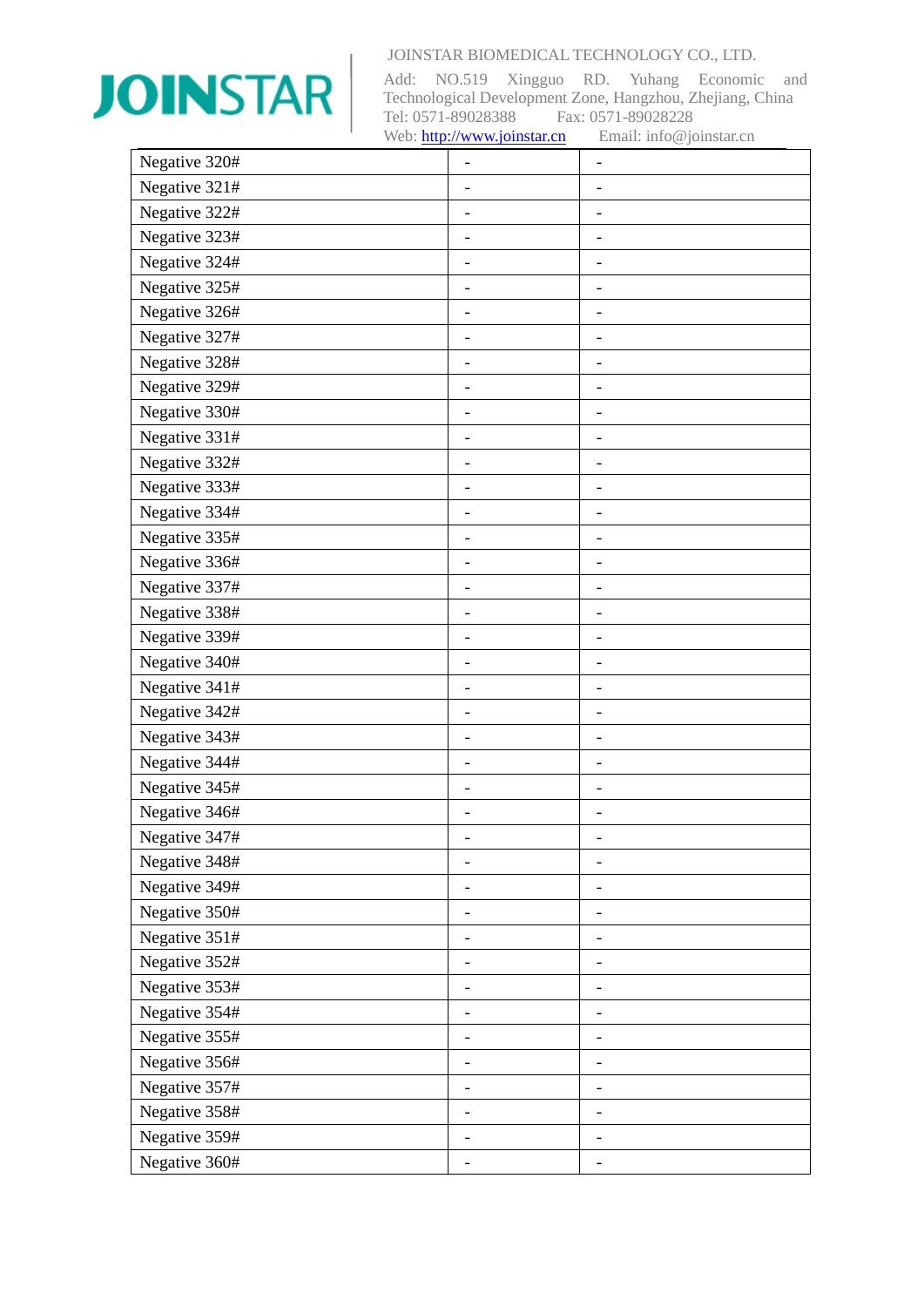

| Negative 361# |                          |                              |
|---------------|--------------------------|------------------------------|
| Negative 362# |                          |                              |
| Negative 363# |                          |                              |
| Negative 364# |                          |                              |
| Negative 365# |                          |                              |
| Negative 366# |                          | $\qquad \qquad \blacksquare$ |
| Negative 367# |                          | $\overline{\phantom{a}}$     |
| Negative 368# | $\overline{\phantom{0}}$ |                              |
| Negative 369# | $\qquad \qquad -$        | $\qquad \qquad \blacksquare$ |
| Negative 370# |                          |                              |
| Negative 371# |                          |                              |
| Negative 372# | $\overline{a}$           | $\overline{\phantom{a}}$     |
| Negative 373# |                          |                              |
| Negative 374# | -                        | -                            |
| Negative 375# | $\qquad \qquad -$        | $\overline{\phantom{a}}$     |
| Negative 376# |                          |                              |
| Negative 377# | $\qquad \qquad -$        | $\overline{\phantom{a}}$     |
| Negative 378# |                          |                              |
| Negative 379# |                          |                              |
| Negative 380# | $\overline{a}$           | $\qquad \qquad -$            |
| Negative 381# | -                        | $\qquad \qquad$              |
| Negative 382# |                          |                              |
| Negative 383# | $\qquad \qquad -$        | $\overline{\phantom{a}}$     |
| Negative 384# |                          |                              |
| Negative 385# | $\overline{a}$           |                              |
| Negative 386# | $\overline{\phantom{0}}$ |                              |
| Negative 387# |                          |                              |
| Negative 388# |                          |                              |
| Negative 389# | $\overline{\phantom{0}}$ | $\overline{\phantom{a}}$     |
| Negative 390# |                          |                              |
| Negative 391# | -                        | -                            |
| Negative 392# |                          |                              |
| Negative 393# | -                        | -                            |
| Negative 394# | -                        | $\overline{\phantom{a}}$     |
| Negative 395# |                          |                              |
| Negative 396# | -                        | -                            |
| Negative 397# | -                        |                              |
| Negative 398# |                          |                              |
| Negative 399# | $\overline{\phantom{0}}$ | $\overline{\phantom{0}}$     |
| Negative 400# | -                        | $\overline{\phantom{a}}$     |
| Negative 401# |                          |                              |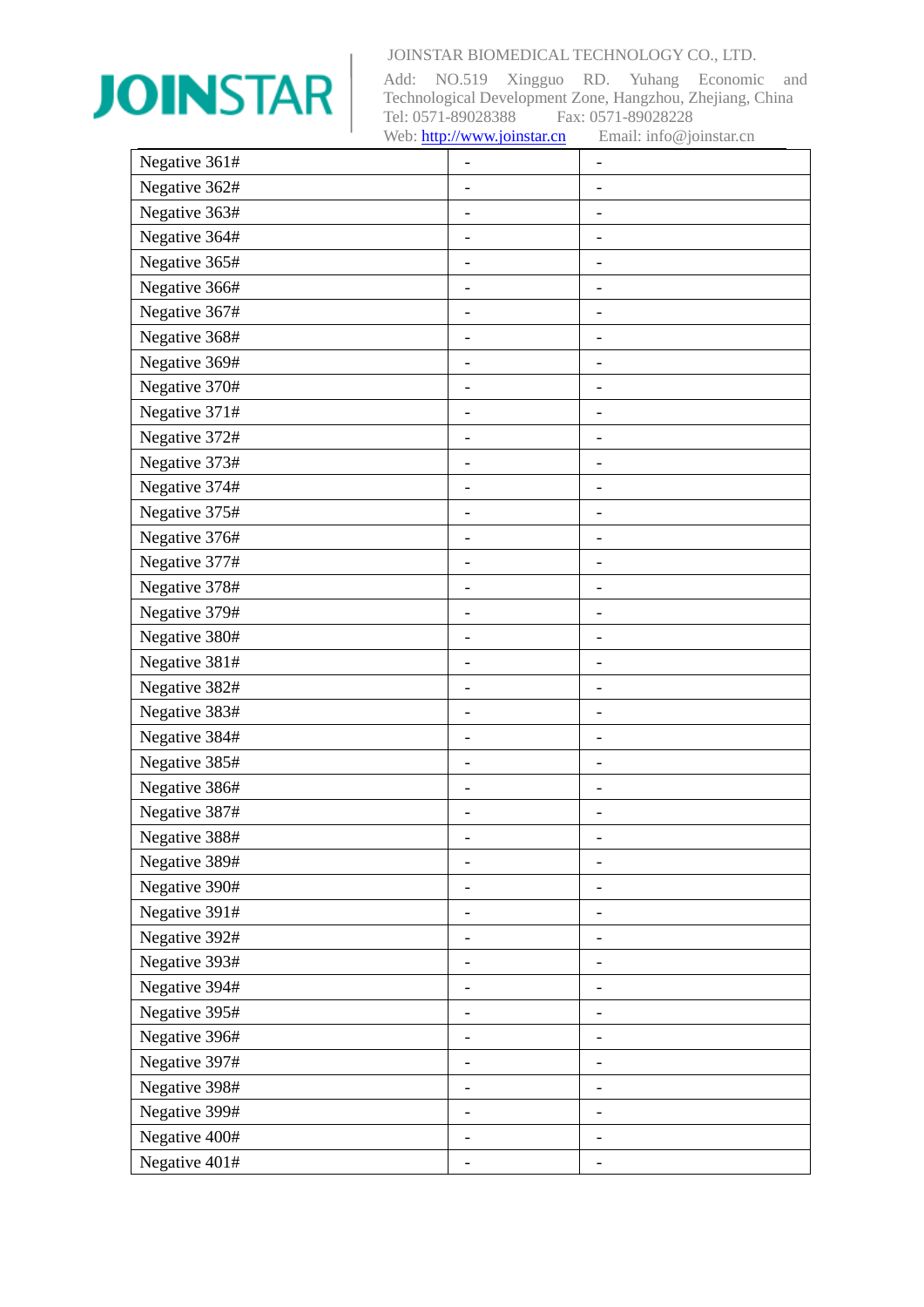

| Negative 402# | $\overline{\phantom{0}}$     | -                        |
|---------------|------------------------------|--------------------------|
| Negative 403# |                              |                          |
| Negative 404# |                              |                          |
| Negative 405# | $\qquad \qquad -$            |                          |
| Negative 406# | $\qquad \qquad \blacksquare$ |                          |
| Negative 407# | -                            |                          |
| Negative 408# | $\qquad \qquad -$            |                          |
| Negative 409# |                              |                          |
| Negative 410# | $\qquad \qquad \blacksquare$ | $\overline{a}$           |
| Negative 411# |                              |                          |
| Negative 412# | -                            |                          |
| Negative 413# | $\overline{\phantom{0}}$     | $\overline{a}$           |
| Negative 414# |                              |                          |
| Negative 415# | $\overline{\phantom{0}}$     | -                        |
| Negative 416# |                              |                          |
| Negative 417# |                              |                          |
| Negative 418# | $\qquad \qquad \blacksquare$ | $\overline{a}$           |
| Negative 419# | -                            |                          |
| Negative 420# |                              |                          |
| Negative 421# | $\overline{\phantom{0}}$     | $\qquad \qquad -$        |
| Negative 422# |                              |                          |
| Negative 423# |                              |                          |
| Negative 424# | -                            | -                        |
| Negative 425# | $\overline{a}$               |                          |
| Negative 426# | $\qquad \qquad -$            | $\overline{\phantom{0}}$ |
| Negative 427# | -                            | -                        |
| Negative 428# |                              |                          |
| Negative 429# |                              |                          |
| Negative 430# | $\overline{\phantom{m}}$     | -                        |
| Negative 431# |                              |                          |
| Negative 432# |                              |                          |
| Negative 433# |                              |                          |
| Negative 434# | -                            |                          |
| Negative 435# | $\qquad \qquad -$            |                          |
| Negative 436# |                              |                          |
| Negative 437# | $\overline{\phantom{0}}$     | -                        |
| Negative 438# | -                            | -                        |
| Negative 439# |                              |                          |
| Negative 440# | $\overline{\phantom{m}}$     | -                        |
| Negative 441# |                              | $\qquad \qquad -$        |
| Negative 442# |                              |                          |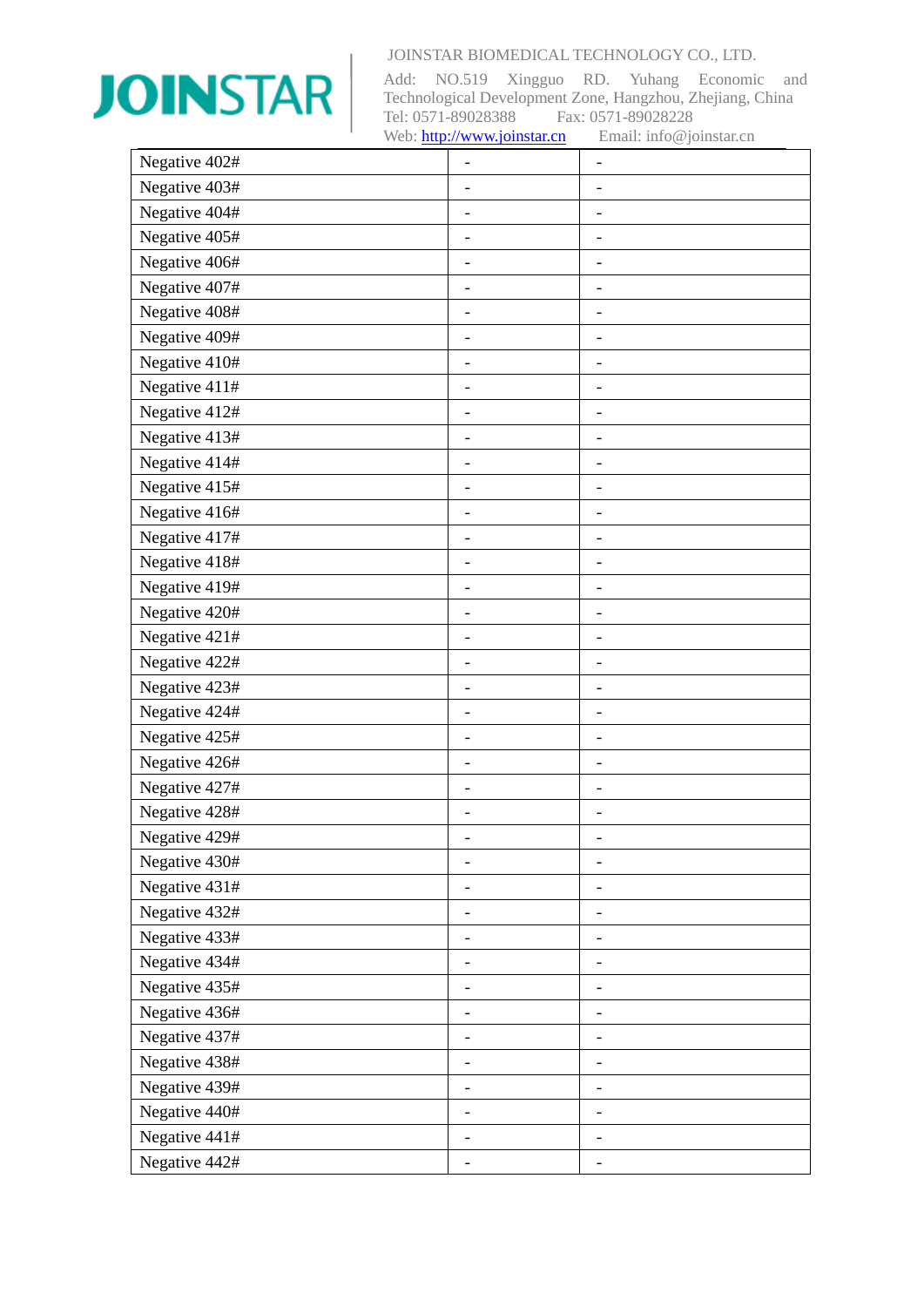

| Negative 443# | $\overline{a}$               | $\qquad \qquad -$            |
|---------------|------------------------------|------------------------------|
| Negative 444# |                              |                              |
| Negative 445# |                              |                              |
| Negative 446# | $\overline{\phantom{0}}$     | $\overline{\phantom{0}}$     |
| Negative 447# | $\overline{\phantom{0}}$     | $\overline{\phantom{a}}$     |
| Negative 448# | $\overline{\phantom{0}}$     | $\qquad \qquad \blacksquare$ |
| Negative 449# | $\overline{\phantom{0}}$     | $\overline{\phantom{a}}$     |
| Negative 450# |                              |                              |
| Negative 451# | $\qquad \qquad \blacksquare$ | $\qquad \qquad -$            |
| Negative 452# |                              |                              |
| Negative 453# | -                            | $\qquad \qquad -$            |
| Negative 454# | $\overline{\phantom{0}}$     | $\qquad \qquad \blacksquare$ |
| Negative 455# |                              |                              |
| Negative 456# | $\overline{\phantom{0}}$     | $\qquad \qquad \blacksquare$ |
| Negative 457# |                              |                              |
| Negative 458# |                              |                              |
| Negative 459# | $\qquad \qquad \blacksquare$ | $\qquad \qquad -$            |
| Negative 460# | -                            | $\qquad \qquad$              |
| Negative 461# |                              |                              |
| Negative 462# | $\overline{\phantom{0}}$     | $\qquad \qquad -$            |
| Negative 463# |                              |                              |
| Negative 464# |                              |                              |
| Negative 465# | -                            | $\overline{\phantom{a}}$     |
| Negative 466# | $\overline{a}$               | $\overline{\phantom{0}}$     |
| Negative 467# | $\qquad \qquad -$            | $\overline{\phantom{0}}$     |
| Negative 468# | $\overline{\phantom{0}}$     | $\overline{\phantom{a}}$     |
| Negative 469# |                              |                              |
| Negative 470# |                              |                              |
| Negative 471# | $\overline{\phantom{0}}$     | $\overline{\phantom{0}}$     |
| Negative 472# |                              |                              |
| Negative 473# | -                            |                              |
| Negative 474# |                              |                              |
| Negative 475# | -                            | -                            |
| Negative 476# | -                            | $\overline{\phantom{a}}$     |
| Negative 477# |                              |                              |
| Negative 478# | $\overline{\phantom{0}}$     | $\overline{\phantom{0}}$     |
| Negative 479# | -                            | -                            |
| Negative 480# |                              |                              |
| Negative 481# | $\overline{\phantom{0}}$     | $\overline{\phantom{0}}$     |
| Negative 482# |                              | $\overline{\phantom{0}}$     |
| Negative 483# |                              |                              |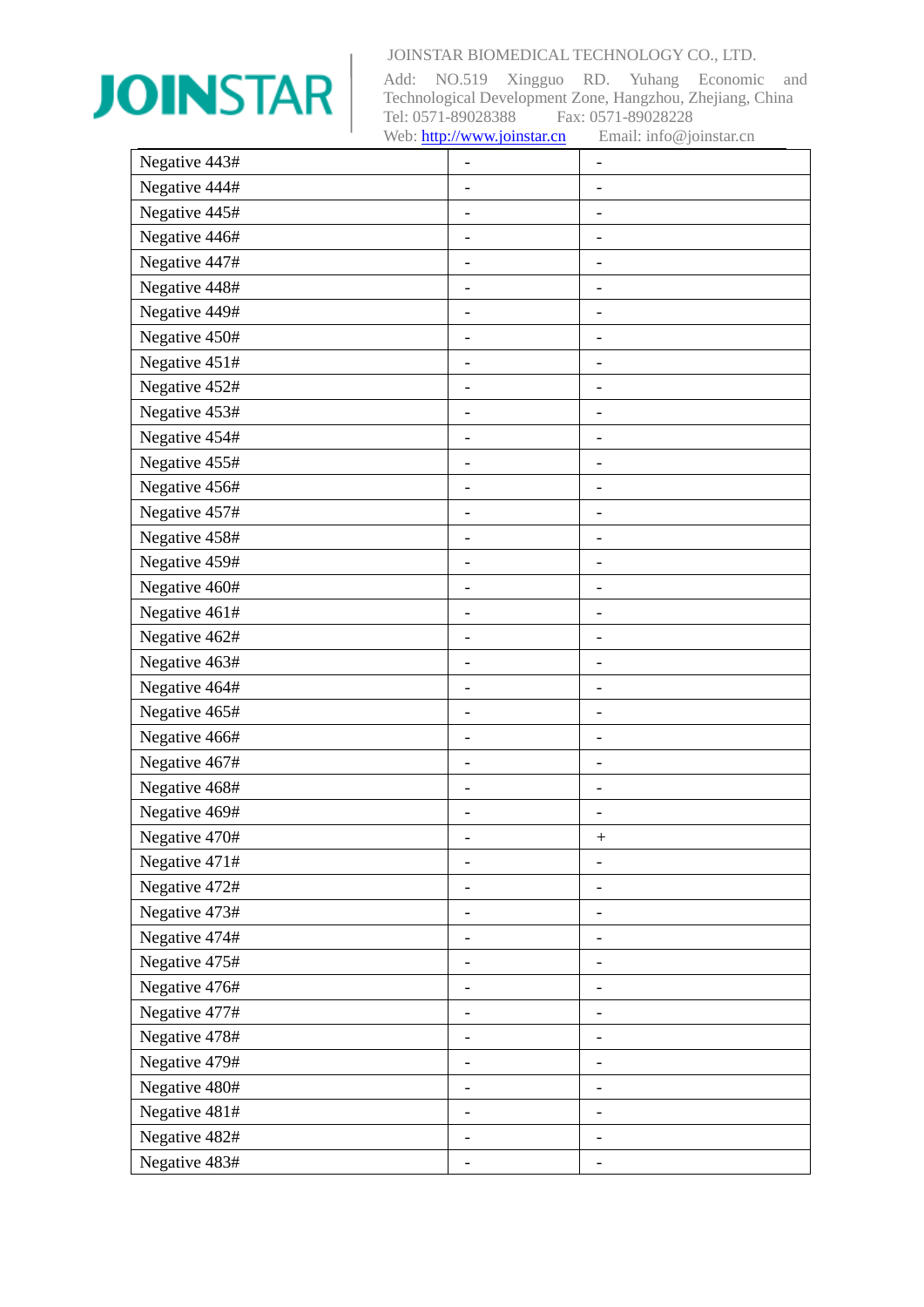

Add: NO.519 Xingguo RD. Yuhang Economic and Technological Development Zone, Hangzhou, Zhejiang, China Tel: 0571-89028388 Fax: 0571-89028228 Web[: http://www.joinstar.cn](http://www.joinstar.cn/) Email: info@joinstar.cn

| Negative 484# |   |
|---------------|---|
| Negative 485# |   |
| Negative 486# |   |
| Negative 487# |   |
| Negative 488# |   |
| Negative 489# |   |
| Negative 490# |   |
| Negative 491# |   |
| Negative 492# | - |
| Negative 493# |   |
| Negative 494# |   |
| Negative 495# |   |
| Negative 496# |   |
| Negative 497# |   |
| Negative 498# |   |
| Negative 499# |   |
| Negative 500# |   |

4.2 The above results are summarized as follows:

| Method       |          | RT-PCR   |          |       |
|--------------|----------|----------|----------|-------|
|              |          | Positive | Negative | Total |
| Test reagent | Positive | 98       |          | 103   |
|              | Negative |          | 495      | 499   |
|              | Total    | 102      | 500      | 602   |

COVID-19 Antigen Rapid Test (Colloidal Gold) showed 96.1% sensitivity and 99.0% specificity. Clinical sensitivity  $%$  (98 / (98 + 4)]  $\times100\%$  = 96.1%; 95% CI: (90.26%~98.92%)

Clinical specificity (%) =  $[495/(495+5)] \times 100\% = 99.0\%$ ; 95%Cl: (97.68%-99.67%)

Total agreement rate  $(\%) = [(98 +495) / (98 +4+ 5+ 495)] \times 100\% = 98.5\%; 95\%$ Cl: (97.18%-99.31%)

COVID-19 Antigen Rapid Test Positive Results by time from symptom onset:

| Days post symptom onset | Number of samples | PCR positive | COVID-19 Antigen Test            |
|-------------------------|-------------------|--------------|----------------------------------|
| $\leq$ 3                | 20                | 20           | $20/20=100.0\%$                  |
| $4 - 7$                 | 43                | 43           | $41/43 = 95.3%$                  |
| $8 - 14$                | 26                | 26           | $25/26 = 96.2\%$                 |
| >14                     | 13                | 13           | $12/13 = 92.3%$                  |
| Total                   |                   | 102          | $98/102=96.1\%$                  |
|                         | 102               |              | 95% CI: $(90.26\% \sim 98.92\%)$ |